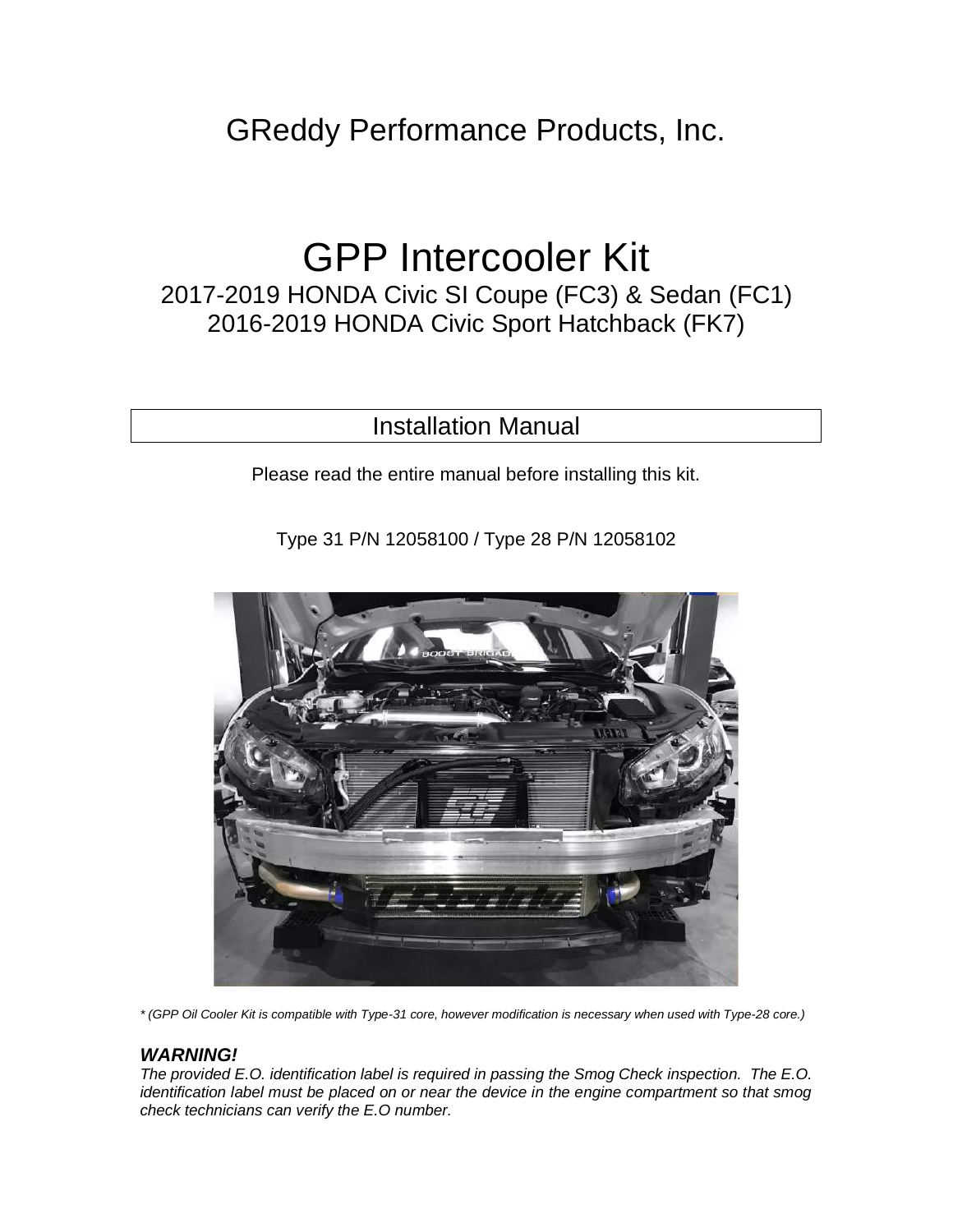# **Parts List**

| 1. GPP Type 31 E ( or 28 E) Intercooler                 |               |
|---------------------------------------------------------|---------------|
| 2. Intercooler Pipe I-1 (hot)                           |               |
| 3. Intercooler Pipe I-2 (hot)                           |               |
| 4. Intercooler Pipe I-3 (cold)                          | 1             |
| 5. Silicone Hose 50mm straight                          | 1             |
| 6. Silicone Hose 45mm-50mm reducer                      | $\mathcal{P}$ |
| 7. Silicone Hose 50mm-60mm reducer                      | $\mathcal{P}$ |
| 8. Hose Clamp #32                                       | 8             |
| 9. Hose Clamp $\#36$                                    | 2             |
| 10. M10 x 40mm P=1.25 bolt, washer and flange nut 2sets |               |
| $11. M6 \times 25$ mm P=1.0<br>bolt and fender washer   | 1sets         |
| 12. GReddy E.O Label                                    |               |



1. Type 31 Intercooler

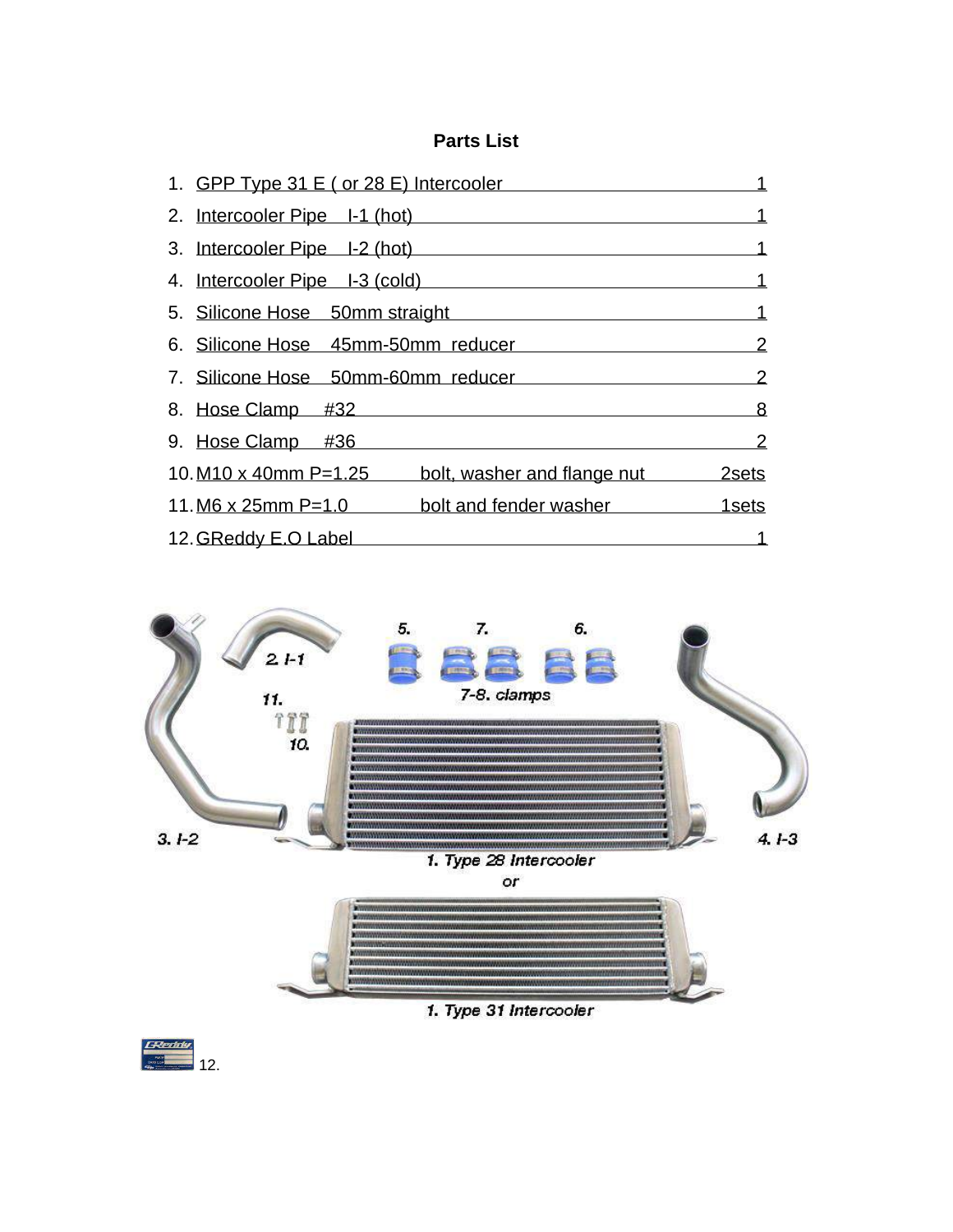### **Installation**

Caution: When removing stock parts, make sure you read the factory repair manual for proper procedures.

- 1. Stock Parts Removal
	- 1.1 Disconnect the negative side of the battery.
	- 1.2 Remove the undercover, and the front bumper.
	- 1.3 Remove the factory air box and rubber suction tube.
	- 1.4 Remove factory Intercooler, hot side intercooler piping, and lower cold cold side intercooler piping.  *(Factory bumper support should not have to be removed)*
- 2. Kit Installation

## 2.1 Reuse the factory Intercooler rubber mounting bushings

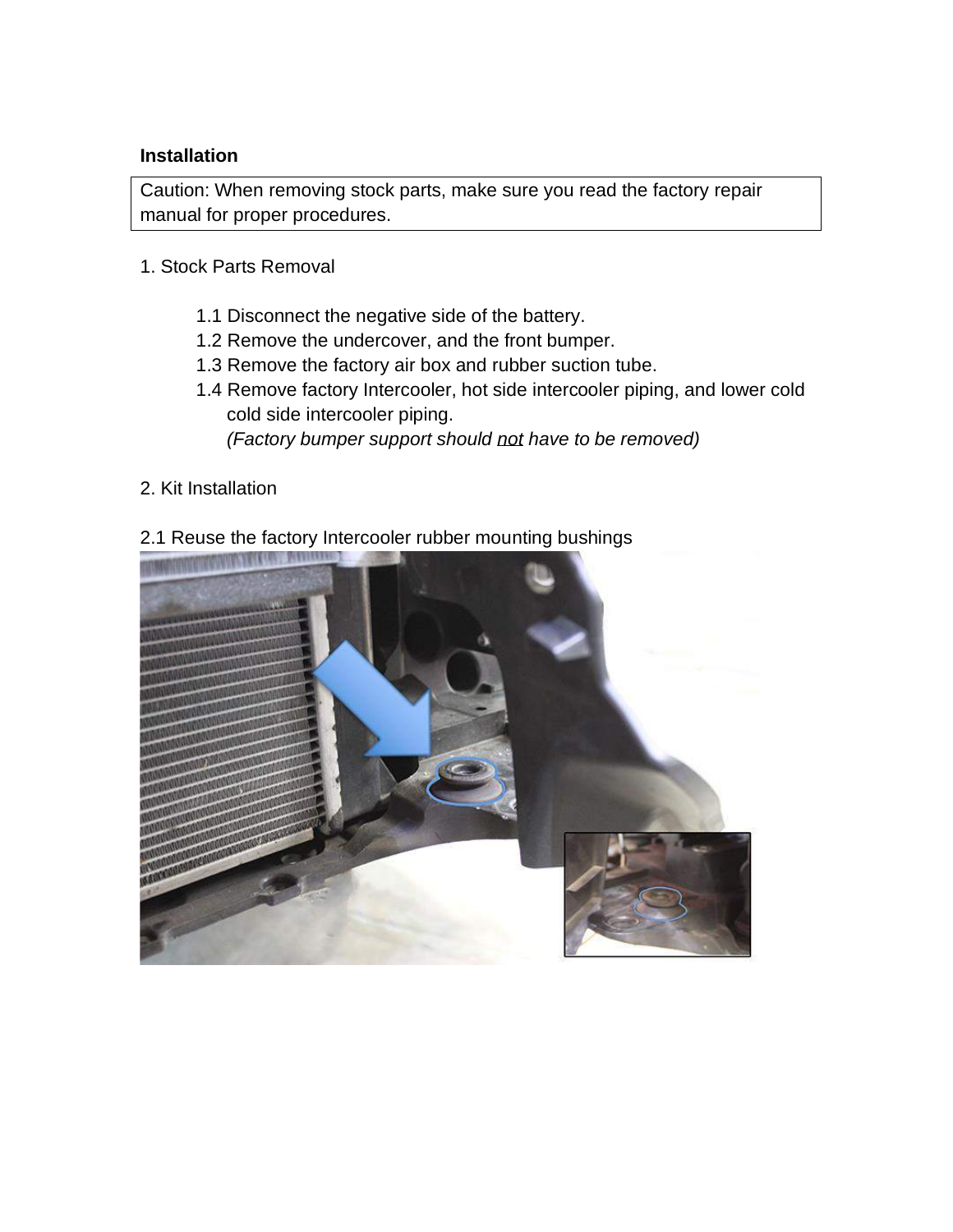2.2 Slide in the new Intercooler from the passenger side (LHD) from underneath, pass its mounting position to fit the driver side (LHD) into position.

(use part  $# 1$ .)



2.3 From underneath, insert the provided M10x40mm bolt up through the lower under frame through the factory intercooler rubber bushing and new Intercooler bracket. *\*(Some early kits will have a pre-welded stud that fits into the factory rubber bushing from above, instead of the provided #10. bolt.)*

![](_page_3_Picture_4.jpeg)

(use parts # 10.)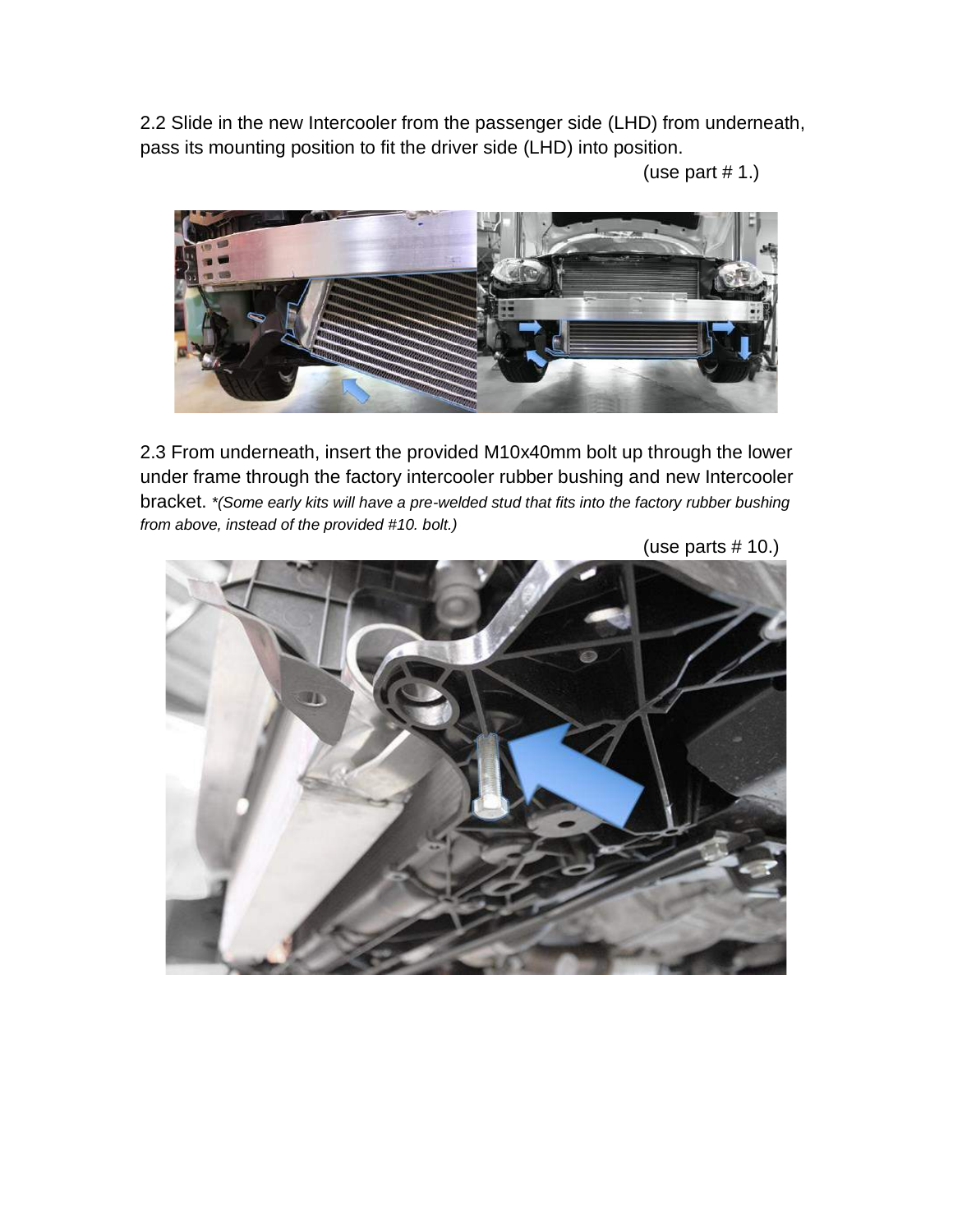![](_page_4_Picture_0.jpeg)

 \**(force the M10 bolt through the smaller factory rubber bushing hole from below and tighten the nut and bolt assembly on both sides.)*

2.4 Connect the lower "hot pipe" I-2 to the intercooler.  *(You may need to remove the inner fender clip, to gain room while installing the piping.)*

![](_page_4_Picture_3.jpeg)

(use parts # 3, 7, 8,9.)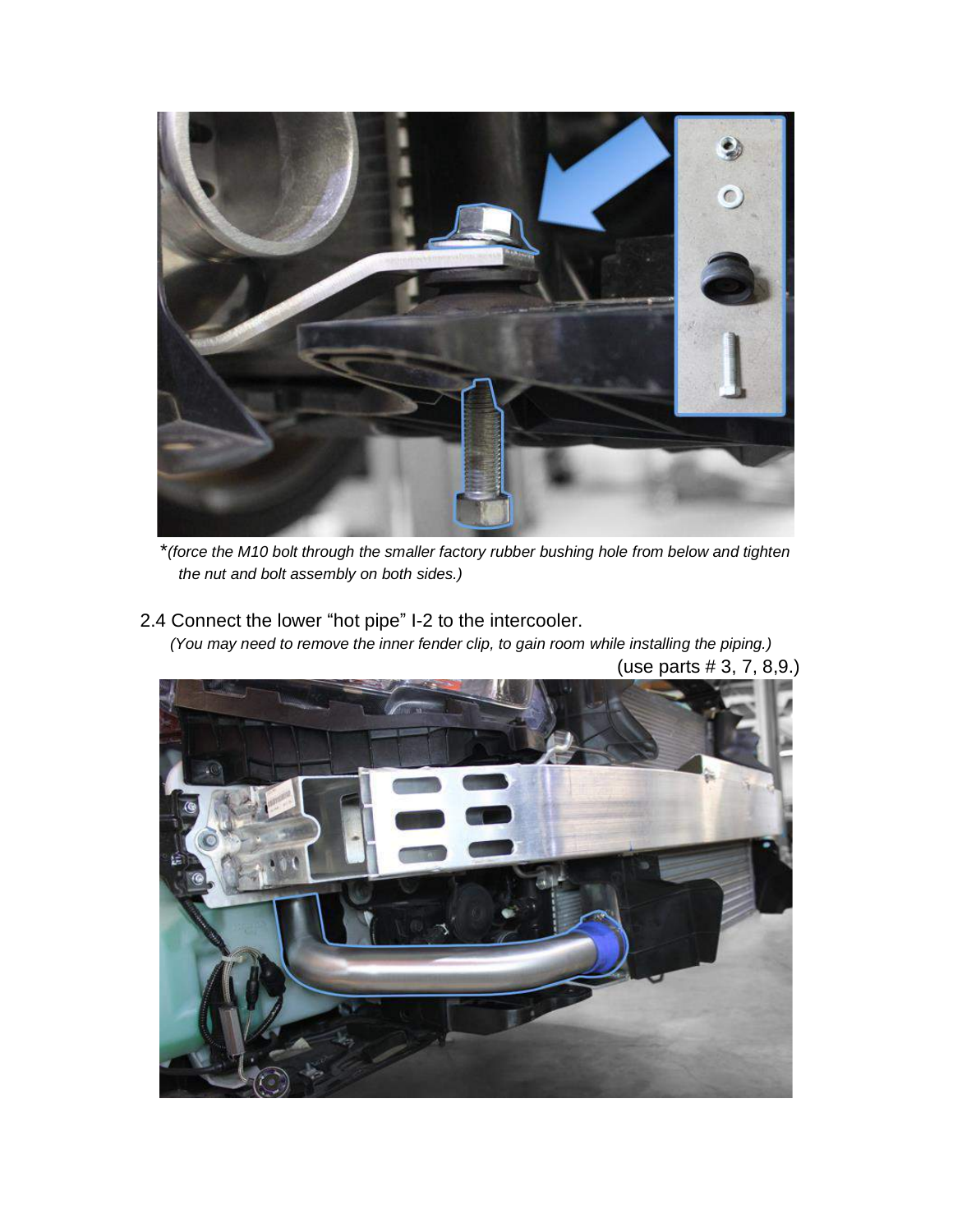2.5 Attach the provided M6 bolt and washer to secure the lower "hot pipe" I-2 as shown.

![](_page_5_Picture_1.jpeg)

2.6 Next install the upper "hot pipe" I-1 in between the factory plastic turbo outlet and the lower pipe you just installed.

![](_page_5_Picture_3.jpeg)

(use parts # 2, 6, 8)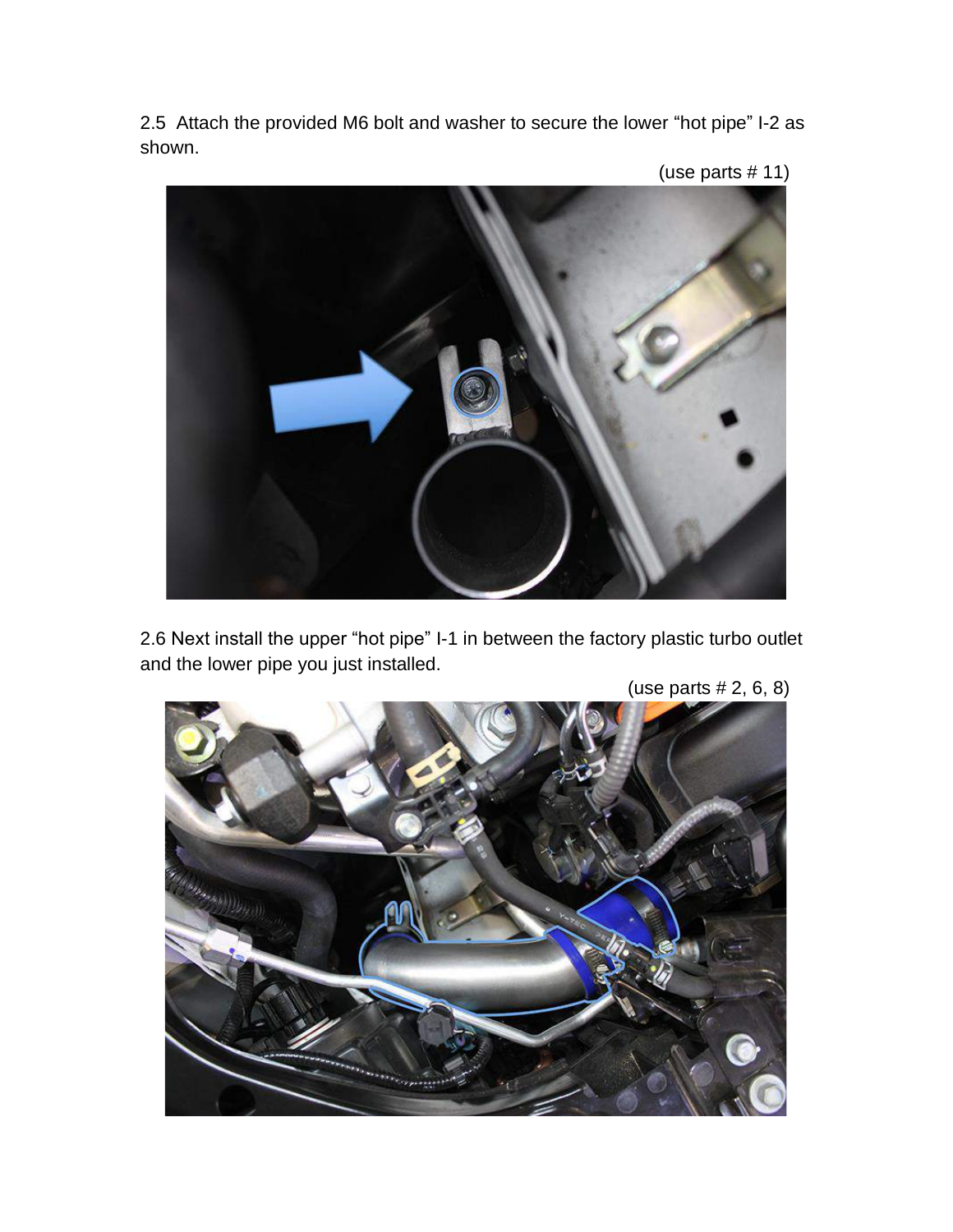2.7 Install the 50-60 reducer hose onto the Intercooler end-tank and slide the "cold pipe" I-3 into position as shown.

- @
- (use parts # 4, 7, 8, 9)

2.8 Temporarily remove the two mounting bolts on the upper "cold pipe", to allow for installation of the new lower "cold pipe" below.

![](_page_6_Picture_4.jpeg)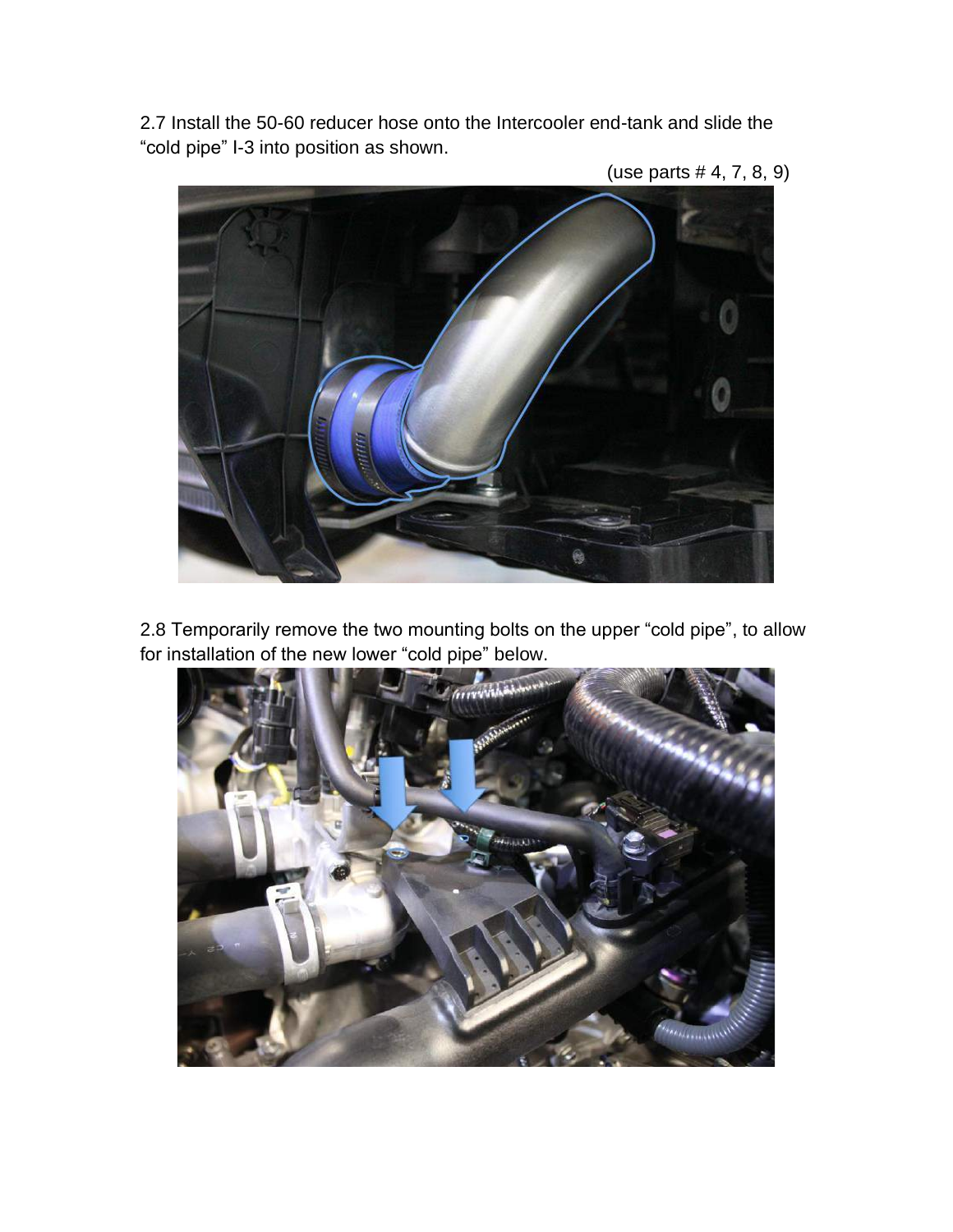2.9 Install the other 45-50mm reducer hose onto the factory upper "cold pipe" then use the provided hose clamps to attach the lower "cold pipe"

(use parts  $# 6, 8$ )

![](_page_7_Picture_2.jpeg)

2.10 Align and the piping and tighten all hose clamps and re-install the two mounting bolts, in step 2.8, back onto the upper "cold pipe"

![](_page_7_Picture_4.jpeg)